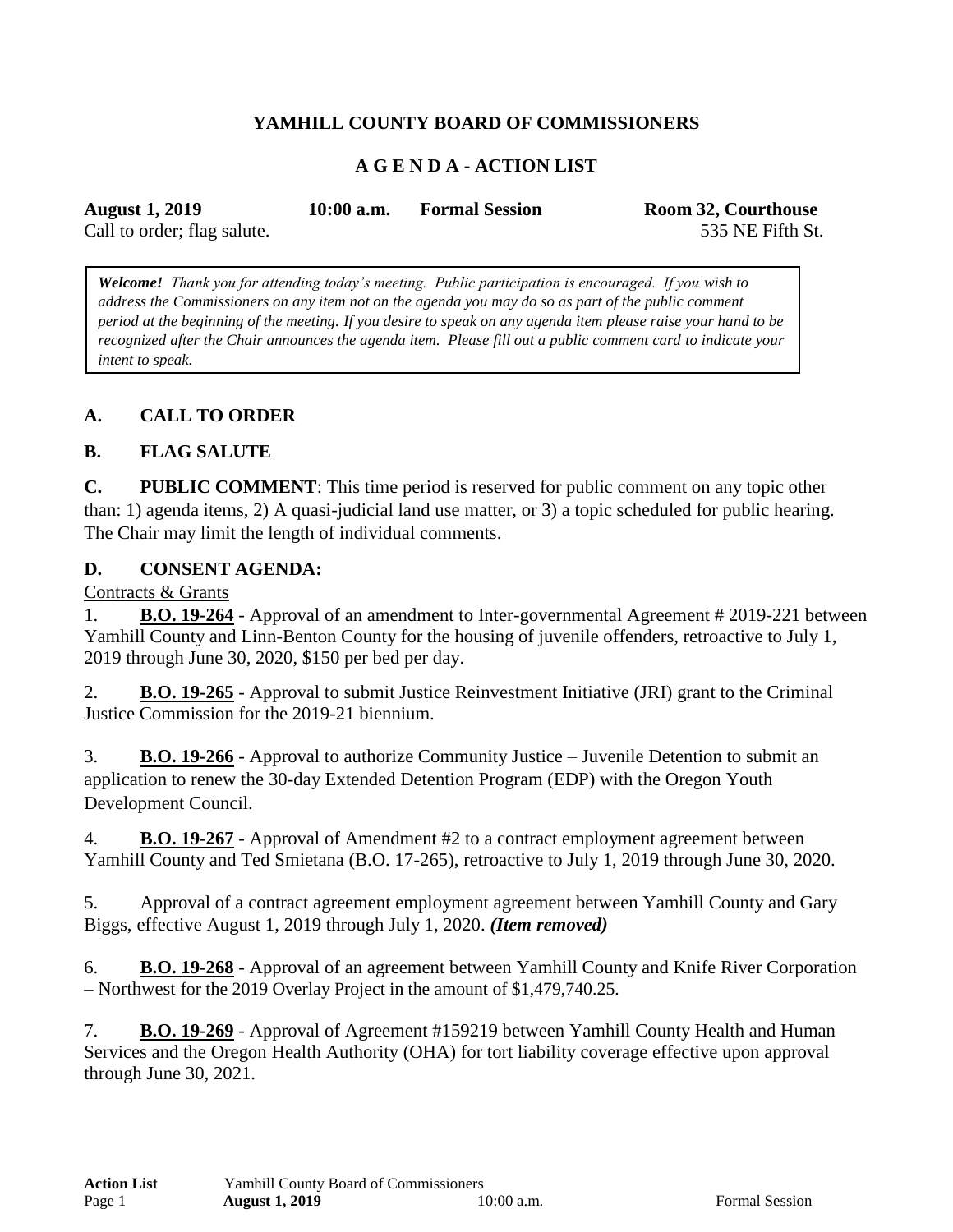8. **B.O. 19-270** - Approval of Amendment #4 to the agreement (B.O. 17-249) between Yamhill County Health and Human Services and Yamhill Valley Treatment, dba Provoking Hope for certified peer recovery mentor support services, in the amount of \$997,943, retroactive to July 1, 2019 through June 30, 2020.

9. **B.O. 19-271** - Approval of Agreement #159289 between Yamhill County Health and Human Services Mental Health Division and the Oregon Health Authority (OHA), Health Systems Division to fund Choice Model Services in the amount of \$295,004.93, retroactive to July 1, 2019 through December 31, 2020.

10. **B.O. 19-272** - Approval of a memo of understanding between Yamhill County Transit and Abacus for disbursing special transportation funds for the 2019-21 biennium, in the amount of \$24,000, retroactive to July 1, 2019 through June 30, 2021.

11. **B.O. 19-273** - Approval to authorize Yamhill County Health and Human Services to submit an application for a grant from the Oregon Health Authority (OHA) in the amount of \$25,000, for reproductive health services for women in the Yamhill County Jail.

12. **B.O. 19-274** - Approval of an agreement between Yamhill County Health & Human Services and the Dayton School district to provide behavioral health counseling for the 2019-20 school year, not to exceed \$44,620.74, effective September 3, 2019 through June 12, 2020.

13. **B.O. 19-275** - Approval of an agreement between Yamhill County Health & Human Services and the Sheridan School district to provide behavioral health counseling for the 2019-20 school year, not to exceed \$78,086.34, effective September 3, 2019 through June 12, 2020.

14. **B.O. 19-276** - Approval of an agreement between Yamhill County Health & Human Services and the Yamhill-Carlton School district to provide behavioral health counseling for the 2019-20 school year, not to exceed \$83,664.00, effective September 3, 2019 through June 12, 2020.

15. **B.O. 19-277** - Approval of an agreement between Yamhill County Health & Human Services and Yamhill Valley Treatment, dba Provoking Hope for the Peer Outreach Needle/Syringe Exchange Program in the amount of \$95,000.07, effective August 1, 2019 through June 30, 2020.

16. **B.O. 19-278** - Approval to accept the quote from Johnson Flooring, Inc. for the carpet replacement in Room 32 in the amount of \$5,768.20.

17. **B.O. 19-279** - Approval to accept the quote from Integrity Builders, Inc. for the construction of a new ramp at the HHS Administration building to meet ADA requirements.

# **Committees**

18. **B.O. 19-280** - Approval of the reappointment of Rocky Losli to the Road Improvement Advisory Committee (RIAC) for a three-year term to expire on July 14, 2022.